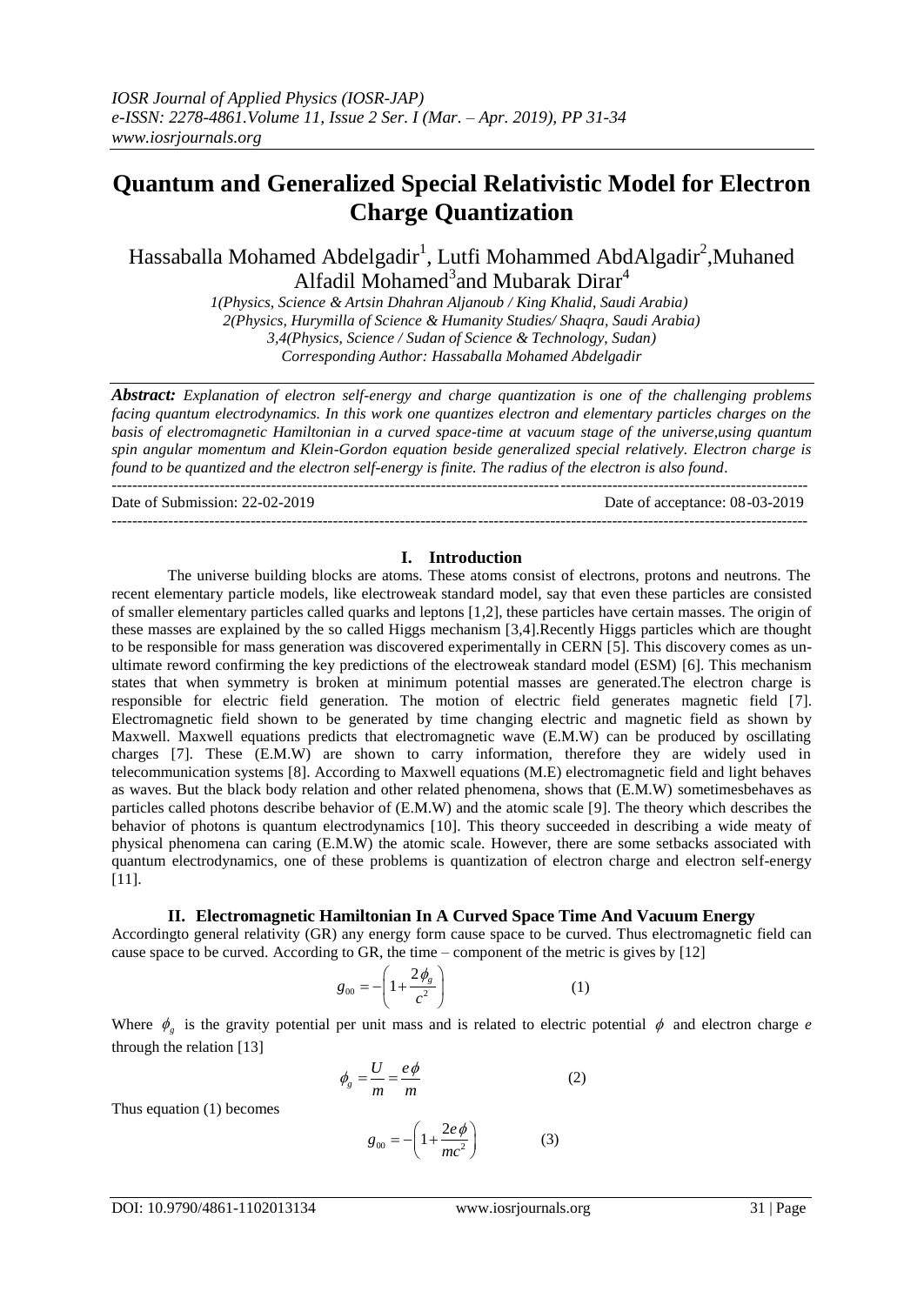At early stages of the universe electric charge is generated due to the electromagnetic (e. m) field at vacuum stage. This requires minimizing the Hamiltonian (H) w.r.t electric potential  $\phi$  to find the electric charge and see how it is generated. Since the Hamiltonian part representing charge itself can be neglected as for as they are independent of  $\phi$ . The charge field interactions are neglected for simplicity. One also assumes electric charge to be at rest. This means that the magnetic field is not generated. Therefore  $A_0 = \phi$ ,  $A_i = 0$ ,  $i = 1, 2, 3, ...$  *(4)* 

$$
A_0 = \phi, \quad A_i = 0, \quad i = 1, 2, 3, \dots \tag{4}
$$

To find the Hamiltonian in curved space, one generalized the space one [14,15]

$$
H = \eta^{002} \varepsilon_i \left( \partial_i A_0 - \partial_0 A_i \right)^2 \tag{5}
$$

To be written in a curved space in the form [16,17]

$$
H = g_{00}^2 \varepsilon_i (\partial_i A_0 - \partial_0 A_i)^2 \tag{6}
$$

From Equation (3) one gets

$$
H = \left(1 + \frac{2e\phi}{mc^2}\right)^2 (\nabla \phi)^2 \tag{7}
$$

Thus minimization condition requires:

$$
\frac{dH}{d\phi} = 2\left(1 + \frac{2e\phi}{mc^2}\right)\left(\frac{2e}{mc^2}\right)\left(\nabla\phi\right)^2 = 0
$$

$$
1 + \frac{2e\phi}{mc^2} = 0, \quad \phi = \frac{-mc^2}{2e} \qquad (8)
$$

Assuming the mass energy to be resulting from electric field energy density  $E_d$  where  $E_d = \varepsilon_0 E^2$ 

Inside electron of radius 
$$
r_0
$$
, one gets  
\n
$$
mc^2 = E_d V = \varepsilon_0 E^2 \frac{4}{3} \pi r_0^3 = \frac{\varepsilon_0 e^2}{16\pi^2 \varepsilon_0^2 r_0^4} \frac{4}{3} \pi r_0^3 = \frac{e^2}{12\pi \varepsilon_0 r_0}
$$
(9)

The vacuum energy potential which results from electric charge becomes

$$
U_{v} = -e\phi = \frac{e^2}{12\pi\varepsilon_0 r_0} \qquad (10)
$$

according to a vacuum energy potential which takes the form [18]

$$
U_{v} = \rho_{v} \left[ \left( \pi^{2} n^{2} / x_{0}^{2} n_{0}^{2} \right) + \omega^{2} \right]^{-3} \qquad (11)
$$

Thus combining Equations (10) and (11) yields

$$
\frac{e^2}{12\pi \varepsilon_0 r_0} = \left[ \left( \frac{\pi^2 n^2}{x_0^2 n_0^2} + \omega^2 \right)^{-3} \right]
$$

Thus the electric charge is given by

$$
e = \left[ \left( \pi^2 n^2 / x_0^2 n_0^2 \right) + \omega^2 \right]^{-3/2} \left( 12 \pi \, \varepsilon_0 r_0 \right)^{1/2} \tag{12}
$$

Setting  $\Box$  to be equal to zero, for simplification. The electric charge is given by  $^{1/2}$  (x n / n  $^{-1}$ )<sup>3</sup>

$$
e = (12\pi\varepsilon_0 r_0)^{1/2} \left( x_0 n_0 / n\pi \right)^3 \tag{13}
$$

 $r_0$  is the electron radius and  $x_0$  is the universe radius. Thus the electron radius can be found by assuming that the electron energy results from its spinning, where the spin angular momentum is given by

$$
L_s = \hbar \left[ s(s+1) \right]^{1/2} = \frac{\sqrt{3} \,\hbar}{2} \tag{14}
$$

Where for electron

$$
s = \pm \frac{1}{2} \tag{15}
$$

At vacuum stage we choose minimums lower value.

$$
L_s = \frac{1}{2}\hbar \tag{16}
$$

Assume that rest mass is neglected in relativistic expression to get

$$
mc2 = E = cp \qquad (17)
$$

$$
mc = p \qquad (18)
$$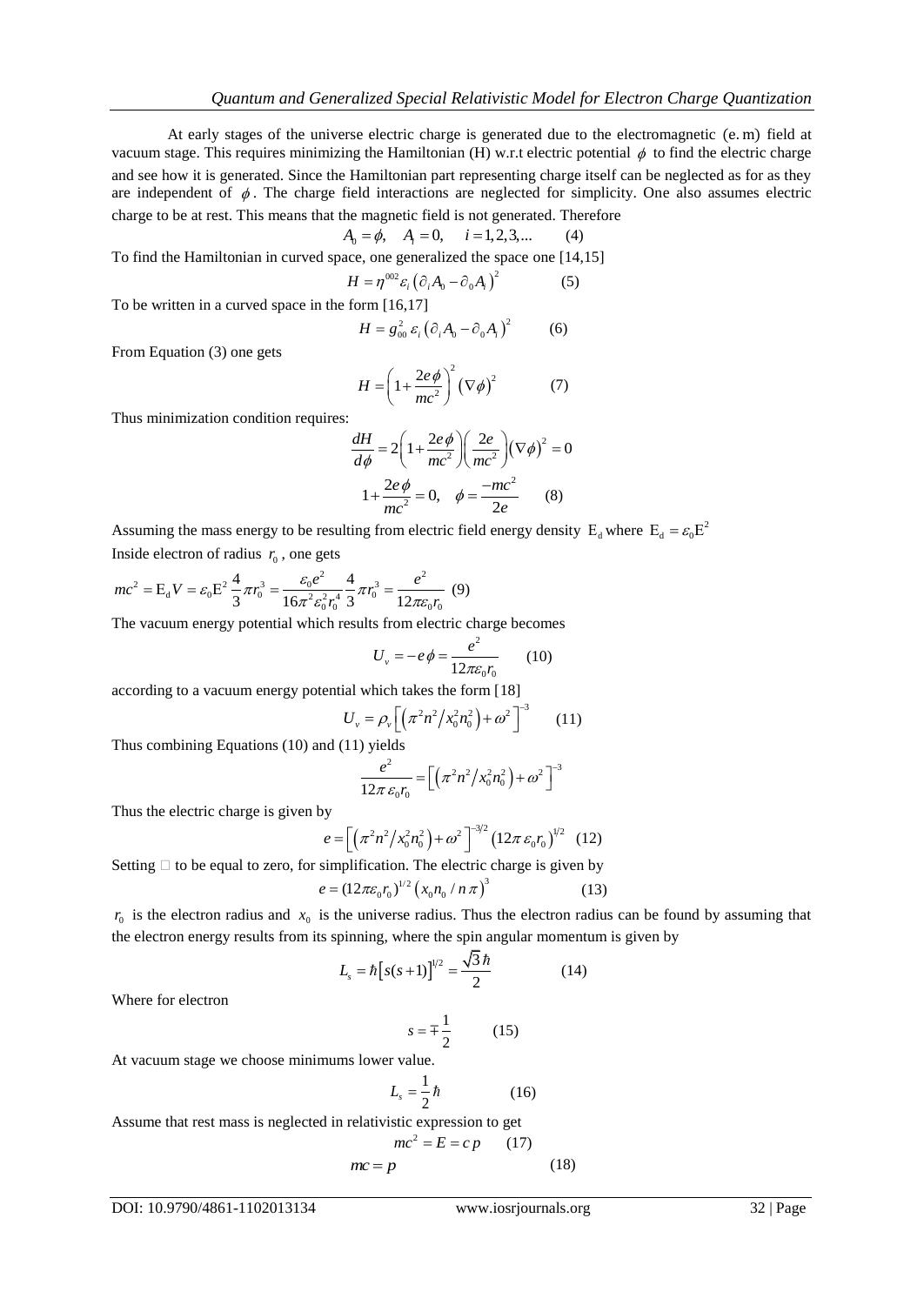The same relation can hold for Newtonian mechanics by considering wave nature of electrons, where the maximum velocity  $v_m$  is related to the effective value v through the relations

$$
v = \frac{v_m}{\sqrt{2}}\tag{19}
$$

 $p = mv$ 

By assuming

Thus the Newtonian expression for free particle takes the form

$$
E = \frac{1}{2}mv_m^2 = mv^2 = \frac{m^2v^2}{m} = \frac{p^2}{m}
$$
 (20)

If one believes in relativistic energy mass relation, one gets

$$
mc^2 = E = \frac{p^2}{m}
$$

Thus one gets:

$$
m^2 c^2 = p^2, \qquad mc = p \tag{21}
$$

Since the momentum *p* is related to *L* according to the

$$
p = mv = \frac{mvr_0}{r_0} = \frac{L_s}{r_0}
$$
 (22)

It follows from equation (21) that

0 *r*  $L$ <sub>s</sub> = mc

Using equation (16) one gets

$$
r_0 = \frac{L_s}{mc} = \frac{\hbar}{2mc} \tag{23}
$$

Substituting the values of h, m and c, the electron radius can be calculated. The electric charge is assumed to be born at very early stages of the universe where vacuum exist and the minimum radius is  $x_0$  where [18]

$$
x_0 = 26.635 \times 10^{-3} m
$$

The electric charge is numerically given by  $e = 1.6 \times 10^{-19} C$ . It can be obtained by adjusting the quantum numbers *n* and  $n_0$  to be

$$
\frac{n}{n_0} = \frac{\pi}{x_0} \left[ e / \left( 12 \pi \varepsilon_0 r \right)^2 \right]^{1/3} (24)
$$

Similarly, the charges of quarks and charged leptons can be found by adjusting the quantum numbers  $n \text{ and } n_0$ 

Equation (10) shows that vacuum energy is repulsive due to the existence of positive sign. This can form with cosmological models, which suggests repulsive vacuum energy. Inflation models suggest also very large vacuum energy. If one believes in this model, such that

$$
\phi \Box \frac{U_{\nu}}{m_0} \rightarrow \frac{c^2}{2} \qquad (25)
$$

in this case according to generalized special relativity model the electron mass is given by

$$
m = m_0 \left( 1 - 2\phi_g / c^2 \right) \to \text{ large} \tag{26}
$$

Assume for simplicity  
\n
$$
m = 10^{13} m_0 \Box 10^{13} \times 9 \times 10^{-31} = 9 \times 10^{-18} kg
$$
 (27)

From Equations (16), (21) and (22) the electron radius can be given to be<br>  $r_0 = \frac{\hbar}{2mg} = \frac{h}{4\pi mg} = \frac{6.63 \times 10^{-34}}{4\pi (10 \times 10^{-18} \times 2)}$ 

$$
r_0 = \frac{\hbar}{2mc} = \frac{h}{4\pi mc} = \frac{6.63 \times 10^{-34}}{4\pi \times 9 \times 10^{-18} \times 3 \times 10^8}
$$

$$
r_0 = 1.954 \times 10^{-26} m \tag{28}
$$

Which is quite reasonable as far as nucleus or proton radius for very light atoms are

 $r_{b} \Box 10^{-14}$   $r_{p} \Box 10^{-16}$